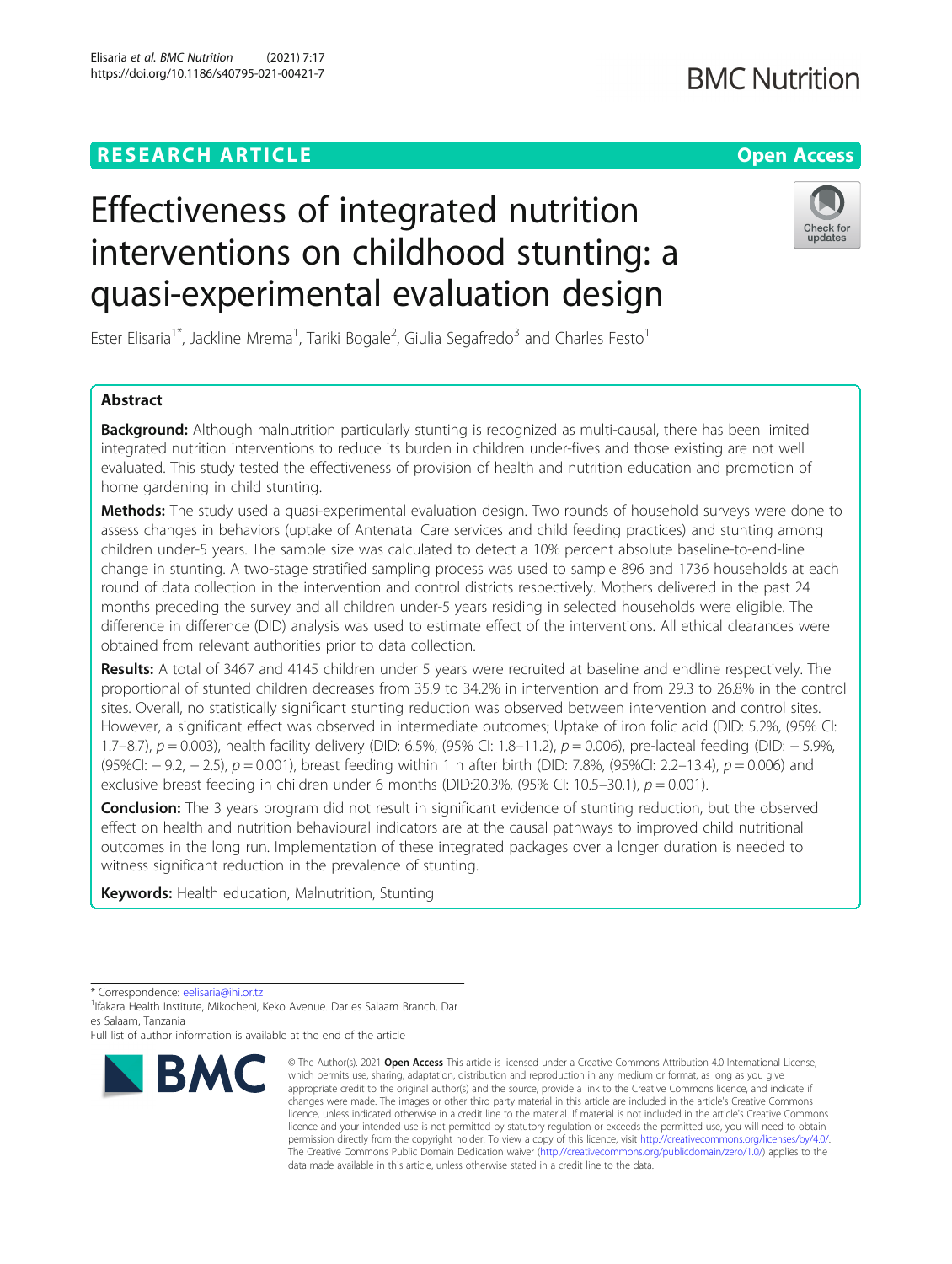#### Background

Although the world has observed positive progress in improvement of child and maternal health and nutrition indicators, levels of undernutrition, particularly stunting, continue to be high with approximately 149 million children under-five were stunted in 2018 [\[1](#page-6-0)]. African continent is by far the hardest hit by stunting with 30 countries out of 41 ranked worldwide with highest number of people experiencing more than one form of malnutrition (childhood stunting, anaemia in women of reproductive age and overweight among women) [\[2](#page-6-0)]. The consequences of stunting are profound including increased susceptibility to infections, mortality, reduced cognitive development, diminished educational attainment, less economic productivity in the later stage of life and lower birth weight of offspring [\[3\]](#page-6-0). There is also a close link between deprivation of food in early life and increased chances of adulthood chronic diseases [[3\]](#page-6-0). The collective consequences of stunting cost up to 12% of the country Gross Domestic Product of developing countries [[4\]](#page-6-0).

Nearly 45% of all under-five deaths were attributed to malnutrition which translates to approximately 3.1 million deaths per year globally. Sub-optimal infant feeding alone contributes to 800,000 deaths per year and the prevalence of deaths was much higher in South Asia and sub-Saharan Africa than in other parts of the world [\[5](#page-6-0)]. Tanzania has made huge progress in reducing stunting in under-five children, from 43% in 1991 to 34% in 2015 [[6\]](#page-7-0). However, disparities exists between regions with six regions (Ruvuma, Iringa, Rukwa, Kigoma, Njombe and Songwe) out of 26 having over 40% of stunted children [[6\]](#page-7-0). This is unacceptably high by the WHO standards [[7\]](#page-7-0). Several studies have linked poor nutritional status among pregnant women and women of reproductive age with adverse birth and nutritional outcomes among newborns and children [[8,](#page-7-0) [9](#page-7-0)]. Evidence in Tanzania suggests that the prevalence of underweight (BMI < 18.5) among women of reproductive age has remained low and unchanged over the past 20 years. However, overweight and obesity (BMI > 18.5) has increased substantially. The 2015/2016 Demographic and Health Survey indicates, one in ten women aged 15–49 years were either underweight or obese and 18% were overweight  $[6]$  $[6]$ . Further, 45% of women of reproductive age and 57% of pregnant women were anemic [[6\]](#page-7-0).

Several studies focusing on implementation of integrated nutrition-specific interventions to reduce stunting yielded inconsistence findings [\[10](#page-7-0)–[13\]](#page-7-0). In a controlled intervention study on complementary food supplements and dietary counseling on anemia and stunting, no impact on stunting among children 6–23 months was observed in China [\[14](#page-7-0)]. Another evaluation conducted in Ethiopia among children aged 6–36 months observed no improvement in stunting when an integrated approach (water, sanitation and hygiene (WASH), health and nutrition education) was implemented in a food-insecure population with very high stunting prevalence [\[15](#page-7-0)]. Haselow (2016) presented two studies implemented by Hellen Keller international in Baitadi and Kailali districts of Nepal and the Chittagong Hill Tracts in Bangladesh. In Baitadi, a cluster randomized control trial was used where communities were assigned to integrated interventions (Enhanced Homestead Food Production, Promotion of good nutrition and WASH), women's empowerment, income generation and advocacy) or control. The study did not observe any impact on stunting. However, when a similar set of interventions was implemented in Kailali and Chittagong in a non-randomized control study, the Kailali district of Nepal revealed a 10.5% decline in stunting while the Chittagong Hill Tracts in Bangladesh achieved an 18% decline in stunting [\[13\]](#page-7-0). Methodological approach, packaging of intervention, duration of implementation and fidelity are some of the possible explanations for the observed variations.

#### Description of the interventions

The government of Tanzania is aiming to eliminate stunting as a significant public health problem by 2030 [[16\]](#page-7-0). As part of several initiatives, an integrated intervention program with the aim of reducing stunting in children under 5 years was implemented in Simiyu and Ruvuma regions of Mainland Tanzania from 2016 to 2019 by an Italian organization called Doctors with Africa CUAMM. The program targeted pregnant and lactating women and children underfive years and focused on provision of nutrition education and promotion of use of health services during the 1000-day window from conception to 2 years of child life. CUAMM local project team members, health care providers and Community Health care Workers (CHW) were main actors in the management and implementation program activities. The role of health care providers on program activities was to deliver the routine services (nutrition education, education on infant feeding, Iron and folic acid supplementation and management of Severe Acute Malnutrition (SAM) at the health facility which is beyond the scope of this paper.

Stunting screening, cooking demonstration, health and nutrition education were the core project activities done during the village health days. Since stunting is a chronic condition, it was screened twice a year. Cooking demonstration and community health education sessions were done quarterly (every 3 months) in each of the study village with each session lasting for half a day. The training materials known as Mkoba wa Siku 1000 were adopted from the Ministry of Health, Community Development,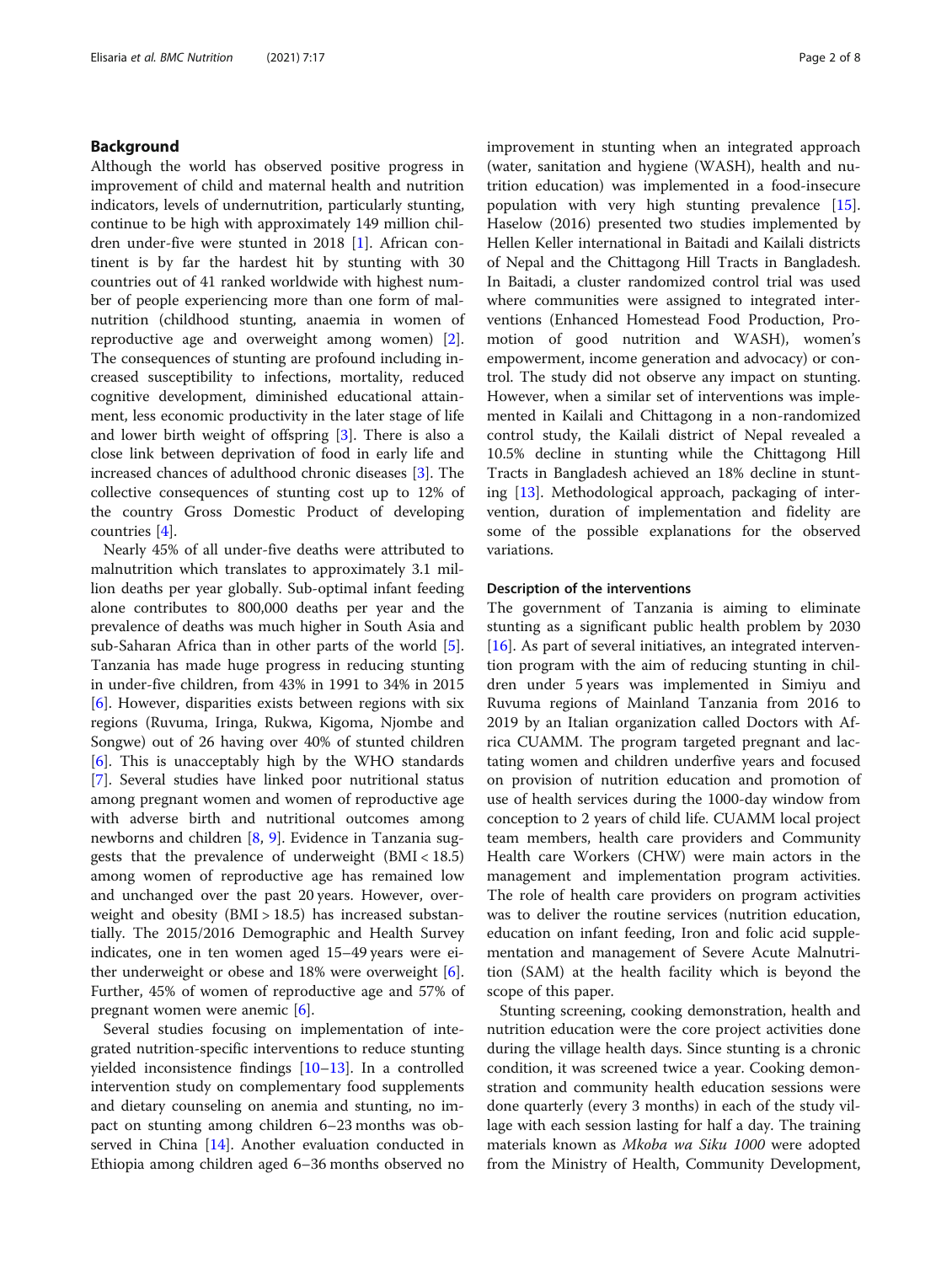Gender, Elderly and Children (MoHCDEC) and were used during facilitation of health education sessions. The training package had materials related to health education during pregnant and lactating, infant and young child feeding, handwashing, waste product management and birth preparedness.

The program also facilitated the formation of peer support group at village level with each having a maximum of 10 members and headed by community health care workers. The purpose of the groups was to facilitate provision of health and nutrition education among group members and the community at large and promote home gardening to ensure households availability of diversified food. The actual number of peer groups formed throughout the program implementation was not documented since this was not one of the core project implementation strategy. This paper generates an evidence from an evaluation work of these community program activities.

#### Methods and design

The evaluation employed a quasi-experimental design to test the hypothesis that health and nutrition education and promotion of use of antenatal care (ANC) services in the first 1000 days of life will reduce stunting in children underfive years. Repeated household surveys were done in both control and interventions sites at baseline in June–September 2016, and endline in July–September 2019.

#### Setting

The study was conducted in five regions of Tanzania mainland. Simiyu and Ruvuma regions were purposively selected as interventions sites by the implementers as they had a high prevalence of stunting, 33 and 44% respectively [[6\]](#page-7-0). Simiyu is located in the Northern part of Tanzania and the South East of Lake Victoria while the Ruvuma is located in the Southern part of Tanzania. Four districts matched on health services availability, population, nutrition and mortality indicators were purposeful selected as controls. Uyui and Nzega districts located in Tabora region were paired with Simiyu region while Rufiji and Ruangwa districts in Coast and Lindi region respectively were paired with Ruvuma region. Districts with ongoing or planned similar nutrition program at the beginning of program activities were excluded from the controls sampling frame.

#### Sample size and sampling

The sample size was calculated to detect a 10% percent absolute baseline-to-end-line change in stunting as a key indicator, using a baseline rate of stunting in the intervention and control districts of 40 and 26% respectively. Assuming a 15 and 5% absolute drop in stunting in intervention and control districts respectively over the 4 year period, a 5% type I error and 80% power, and an intervention to control ratio of 1:2, a total of 840 households in intervention districts and 1680 in control districts was dimmed sufficient after accounting for the 10% non-response. A two-stage cluster sampling process was used, with the first stage involving sampling of 56 villages, 28 from each site proportional to the district population size. This was followed by random sampling of 32 and 64 households from each village located in the intervention and control site respectively. All households with children under 2 years in the selected villages formed part of a sampling frame for the second stage sampling. Two and four households were purposeful added in the sample as replacement household in the intervention and control sites respectively. This resulted in interviewing more households than what was required due to mis-communication among team members in areas with poor phone network coverage. This has resulted in 13 and 49 more households being interviewed at baseline and endline survey from all study sites. These extra households were included in the final analysis.

#### Study participants and eligibility

Mothers who delivered within the 24 months preceding the survey and all children under-5 years residing in the selected households were eligible. The 24 months were selected because child nutrition deteriorates in the period 6–24 months and after that age, the growth stagnates [\[17\]](#page-7-0). Infant feeding information was collected for all children under 24 months, as longer duration will introduce feeding pattern misclassification due to recall bias [[18\]](#page-7-0). In household with two or more women with children less than 24 months of age, the one with the youngest child was interviewed to reduce recall bias.

#### Measurement

Anthropometric measurements Anthropometric measurements (weight and height) were taken from all under-five children who slept in the selected household a night preceding the survey and also to the blood parents of the children under-fives. Weight was assessed using the calibrated United Nations Children Funds (UNICEF) Electronic Scales [\[19](#page-7-0)]. The scale was placed on a flat surface, and children aged 2 years and above weighed while standing on a scale while those aged less than 2 years had their weight taken as a difference of weight of mother or caretakers with the child combined to that of the mothers alone. Weight was recorded to the nearest 0.1 kg. Height was measured using a height board. Children less than 2 years were measured lying on the length board while those aged 2 years and above were measured standing upright on the board. Height was recorded to the nearest 0.1 cm.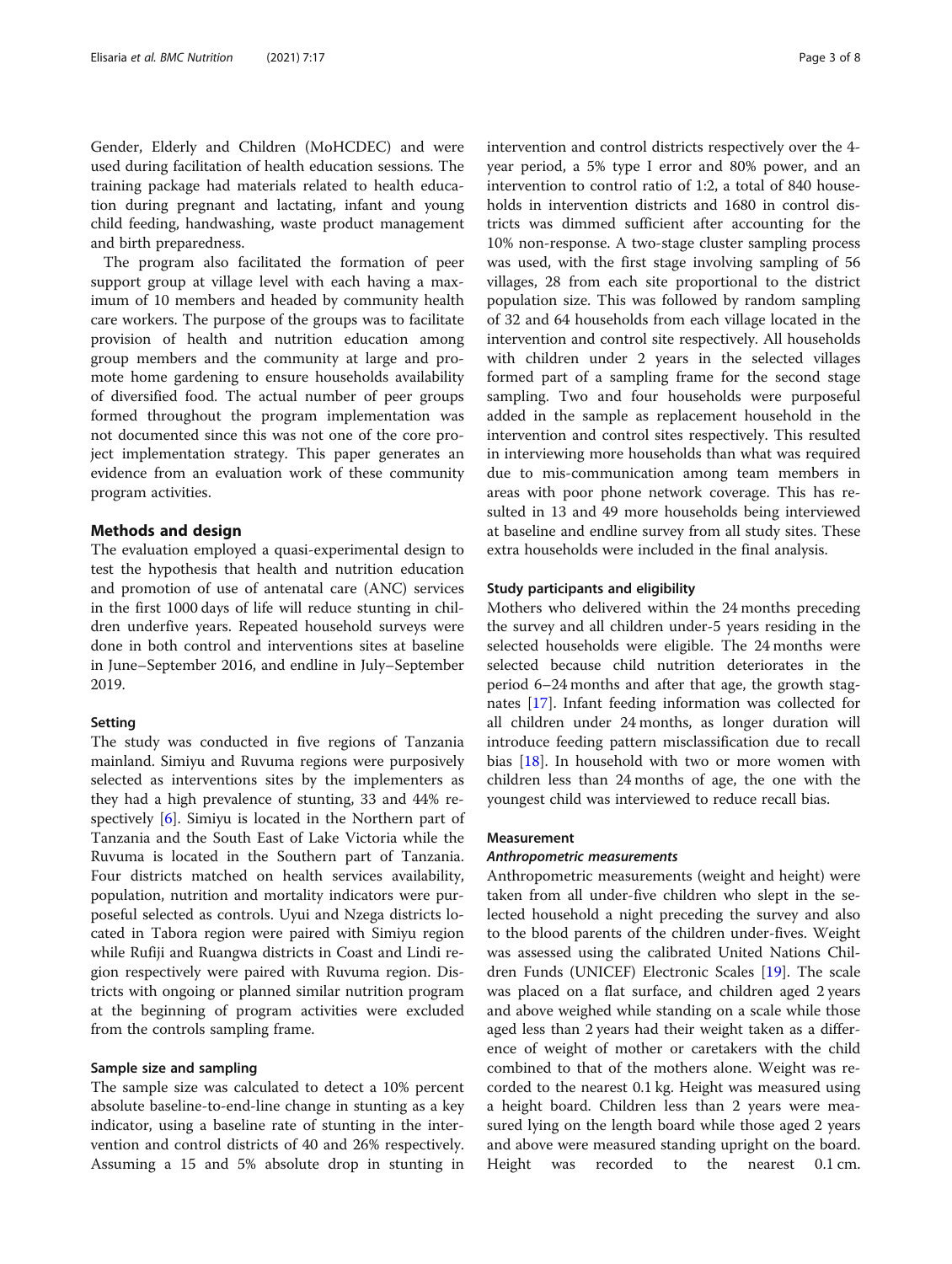Measurement procedures adhered to standardized protocols for anthropometry used in the construction of the international growth reference [\[19](#page-7-0)].

#### Study questionnaires

A modified version of the validated Demographic and Health Survey (DHS) questionnaire was used during the interviews [[6\]](#page-7-0). The tools captured i) mother's demographic and reproductive history; ii) alcohol consumption and cigarette smoking history iii) history of health service utilization during ANC and the postnatal period, including Iron and Folic Acid supplementation, presumptive treatment for malaria and use of insecticidetreated bed nets during pregnancy and the postnatal period; iv) sources of breastfeeding information and a series of questions testing maternal knowledge on breastfeeding, complementary feeding and healthy eating during pregnancy and lactation; and v) infant feeding practices.

#### Data management and analysis

Data was analyzed using STATA version 13 software. Descriptive statistics was done to establish the markers of household-level characteristics, health and nutrition indicators at each round of data collection. The anthropometry Z-scores were calculated using the WHO 2006 growth references [[20\]](#page-7-0). The impact of a program was calculated using the difference in difference estimates with a p-value less than 0.05 at 95% level considered as significant. Principal components analysis was used to create a wealth index for each household based on the asset's availability at household level.

#### Quality assessment and control

All study tools were reviewed by relevant experts prior to data collection. Questionnaires were translated to Kiswahili and back-translated to English to ensure meaning was maintained. Field workers were trained for 4 days prior to each round of data collection to reduce within and between inter and intra-data variability. The training was followed by a day of field-testing of data collection tools. Weight and height/length measurements were standardized using FANTA guidelines [\[21](#page-7-0)]. All weighing scales were calibrated using an object of known weight prior to use. Data collection was done using electronic devices and uploaded to a central data server on daily basis allowing instant review and feedback to the field team.

#### Ethical consideration

Ethical clearance from institutional (IHI/IRB/No:09– 2016) and national (NIMR/HQ/R.8a/Vol.IX /2208) Research Ethics Committee were obtained. The study team paid courtesy visit to regional and district authority prior

to beginning data collection activities. Permission letters were obtained and presented to village leaders during data collection activities. Before interviews, Research Assistants (RA's) informed all study participants about the study objectives, risk and benefit of participating and study procedures. Only respondent who provided written consent were interviewed.

#### Result

Overall, 2533 households were interviewed at baseline, and 2559 at end-line. Baseline and end-line population was characterized by a large family size  $(> 5)$ . Closer to two third (> 64%) of the population had 5 or more family members. Teenage pregnancy ranged from 11.9 to 17.5% between baseline and end-line. Majority (> 79.1%) of the women interviewed were married. Most (> 63%) of the women had at least primary level education in both surveys. Generally, control sites had higher proportion of mothers with no education and poor socio-economic status compared to intervention sites at baseline and education continued to vary at end-line. Less than 7.4% of the mothers had BMI of < 18.5 (Table [1](#page-4-0)).

#### Coverage of the interventions

Interviews with 2559 women were done at endline to assess the uptake of the intervention in both control and intervention sites. Out of these, 16.8% reported to ever attended at least one village health visit day in the intervention sites and 0.8% in the control. Of those who ever attended in the intervention sites, a half (51.4%) attended only once, and a quarter (24.7%) attended either twice or three times in a year. Forty percent of individual who ever attended village health visit day reported being trained on how to prepare food for children, and 17.8% on how to make a home garden and its benefits. Only 9% of interviewed women were members of peer support groups overall, 16.7% in the intervention and 4.6% in the control groups. A third, 31.5% (28.5–34.6) and 19.4% (17.7–21.5) of women reported having a vegetable garden at home in the intervention and control sites respectively.

#### Nutritional outcomes of children

A total of 3467 and 4145 children under 5 years were recruited at baseline and endline respectively. Overall, there was no statistically significant difference in prevalence of stunting 3 years post the program implementation (DID: 0.8, 95%CI:  $-3.4-5.1$  and  $p = 0.704$ ). However, the percentage of stunted children declined slightly from 35.9% (95% CI: 33.3–38.5) at baseline to 34.2% (95% CI: 31.9–36.6) at end-line in the intervention and from 29.3% (95% CI: 27.5–31.2) at baseline to 26.8% (95% CI: 25.2–28.6) at end-line in the control sites (Table [2](#page-4-0)).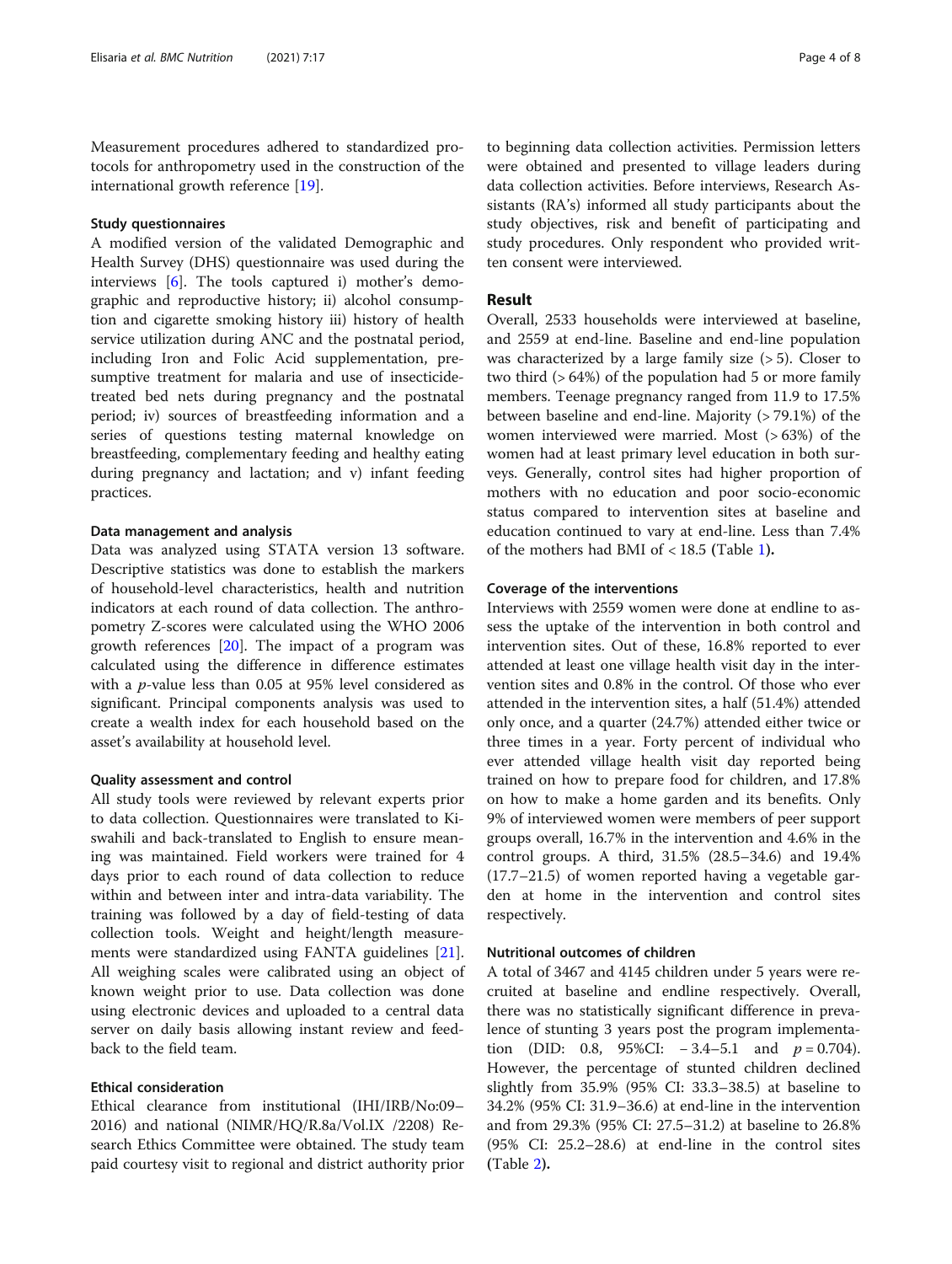<span id="page-4-0"></span>

| Table 1 Household and Socio-demographic characteristic of respondents the intervention and control sites, 2016 and 2019 |  |
|-------------------------------------------------------------------------------------------------------------------------|--|
|-------------------------------------------------------------------------------------------------------------------------|--|

|                               | <b>Baseline</b>       |                  | <b>End-line</b>       |                  |  |
|-------------------------------|-----------------------|------------------|-----------------------|------------------|--|
| Indicator                     | Intervention<br>N (%) | Control<br>N (%) | Intervention<br>N (%) | Control<br>N (%) |  |
| <b>Number of Household</b>    | 853                   | 1680             | 871                   | 1688             |  |
| Household size                |                       |                  |                       |                  |  |
| Median household size (range) | $6(2-30)$             | $5(2-30)$        | $6(2-28)$             | $5(2-27)$        |  |
| <b>Family size</b>            |                       |                  |                       |                  |  |
| $2 - 4$                       | 277 (32.5)            | 604 (36.0)       | 267 (30.8)            | 564 (33.4)       |  |
| $5 - 7$                       | 344 (40.4)            | 663 (39.5)       | 369 (42.5)            | 686 (40.6)       |  |
| $8+$                          | 232 (27.1)            | 413 (24.6)       | 235 (27.0)            | 438 (26.0)       |  |
| <b>Household wealth</b>       |                       |                  |                       |                  |  |
| 1 (Poorest)                   | 229 (26.9)            | 424 (25.3)       | 184(21.1)             | 472 (28.0)       |  |
| 2 (Poor)                      | 170 (19.9)            | 458 (27.3)       | 227 (26.1)            | 405 (24.0)       |  |
| 3 (Medium)                    | 214(25.1)             | 419 (25.0)       | 196 (22.5)            | 437 (25.9)       |  |
| 4 (Better off)                | 240 (28.1)            | 379 (22.6)       | 264 (30.3)            | 374 (22.2)       |  |
| Mother's age (years)          |                       |                  |                       |                  |  |
| $15 - 19$                     | 149 (17.5)            | 252 (15.0)       | 104 (11.9)            | 240 (14.2)       |  |
| $20 - 29$                     | 453 (53.1)            | 911 (54.3)       | 491 (56.4)            | 883 (52.3)       |  |
| $30 - 39$                     | 208 (24.3)            | 446 (26.6)       | 237 (27.2)            | 472 (28.0)       |  |
| $40 - 49$                     | 43 (5.0)              | 70 (4.2)         | 39 (4.5)              | 93 (5.5)         |  |
| <b>Marital status</b>         |                       |                  |                       |                  |  |
| Married                       | 724 (84.9)            | 1328 (79.1)      | 760 (87.3)            | 1418 (84.0)      |  |
| Single                        | 81 (9.5)              | 226 (12.1)       | 65(7.5)               | 174 (10.3)       |  |
| Widow                         | 8(0.9)                | 12(0.7)          | 7(0.8)                | 4(0.2)           |  |
| Divorce                       | 40 (4.7)              | 114(6.8)         | 36(4.1)               | 89 (5.3)         |  |
| <b>Mother's education</b>     |                       |                  |                       |                  |  |
| No schooling                  | 135 (15.8)            | 432 (25.7)       | 114(13.1)             | 439 (26.0)       |  |
| Primary                       | 588 (68.9)            | 1092 (65.0)      | 598 (68.7)            | 1062 (62.9)      |  |
| Secondary +                   | 130 (15.2)            | 155 (9.2)        | 159 (18.3)            | 187(11.1)        |  |
| <sup>a</sup> Mother's BMI     |                       |                  |                       |                  |  |
| Thinness $BMI < 18.5$         | 52 (6.3)              | 103(6.4)         | 40 (4.7)              | 121(7.4)         |  |
| Normal 18.5 < BMI < 25.0      | 624 (75.5)            | 1189 (73.3)      | 626 (74.1)            | 1132 (69.5)      |  |
| Overweight ≥25.0              | 125(15.1)             | 256 (15.8)       | 133 (15.7)            | 282 (17.3)       |  |
| Obese ≥30.0                   | 26(3.1)               | 74 (4.6)         | 46 (5.4)              | 93 (5.7)         |  |

a Pregnant women were excluded from the BMI calculations. The numbers in brackets are row percent unless stated

# Table 2 Nutritional indicators for children under-5 years between 2016 and 2019

| <b>Nutritional</b><br>outcomes | <b>Intervention</b> |                    | Control            |                     | Program effect (DID estimates) |         |
|--------------------------------|---------------------|--------------------|--------------------|---------------------|--------------------------------|---------|
|                                | <b>Baseline</b>     | Endline            | <b>Baseline</b>    | <b>Endline</b>      |                                |         |
|                                | Prev (%). (CI)      | Prev (%). (CI)     | Prev (%).(CI)      | Prev (%). (CI)      | % DID (95% CI)                 | P value |
|                                | $N = 1334$          | $N = 1540$         | $N = 2333$         | $N = 2605$          |                                |         |
| <b>Stunting</b>                |                     |                    |                    |                     |                                |         |
| Overall                        | $35.9(33.3 - 38.5)$ | 34.2 (31.9 - 36.6) | 29.3 (27.5 - 31.2) | $26.8(25.2 - 28.6)$ | $0.8$ ( $-3.4-5.1$ )           | 0.704   |
| Severe                         | $11.3(9.7-13.1)$    | 11.6 (10.2–13.4)   | $7.7(6.7-9.9)$     | $7.1(6.2 - 8.2)$    | $1.0$ ( $-1.6 - 3.6$ )         | 0.442   |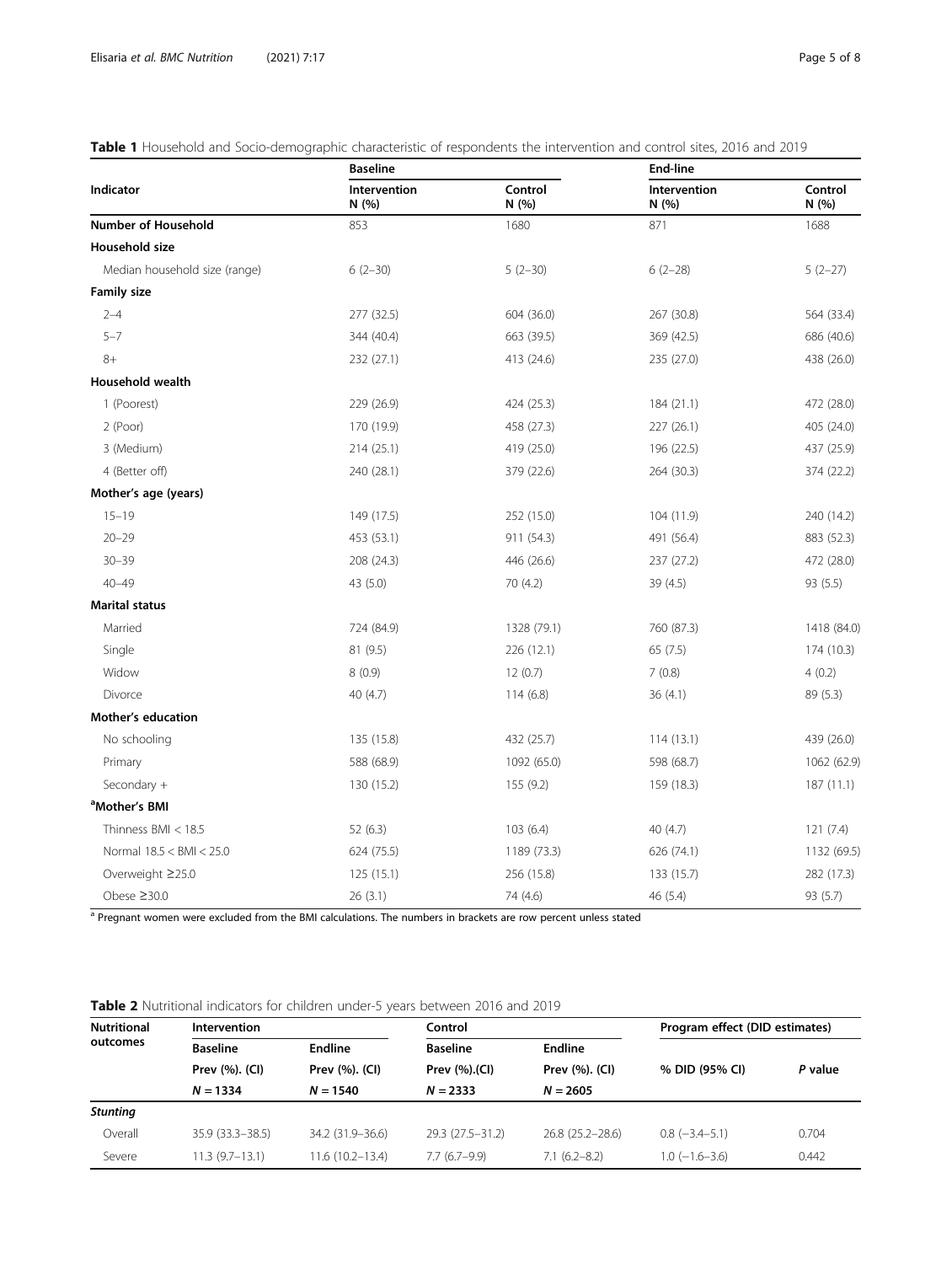#### Uptake of maternity care

Almost all women (98%) interviewed received antenatal care during their most recent pregnancy from a skilled attendant at least once. There was no evidence of change in the number of ANC visits and timing of first ANC visit as a result of the intervention. However, a significant increase was observed in uptake of iron and folic acid (DID: 5.2, 95%CI: 1.7–8.7,  $p = 0.003$ ), delivery at health facility (DID: 6.5, 95%CI: 1.8–11.2,  $p = 0.006$ ), pre-lacteal feeding (DID: -5.9, 95% CI:  $-9.2$ - -2.5,  $p =$ 0.001), breastfeeding within 1 h (DID: 7.8, 95% CI: 2.2– 13.4,  $p = 0.006$ ) and exclusive breast feeding from birth to 6 months (DID:20.3, 95%CI: 10.5–30.1,  $p = 0.001$ ) (Table 3).

#### **Discussion**

This study investigated the effectiveness of integrated intervention (nutrition education, promotion of use of health services and home gardening) in the first 1000 days of a child's life on reduction of child stunting. The findings show a slight reduction in stunting 3 years post the program implementation in both intervention and control sites, though not statistically significant. Although both groups have shown a non-significant decrease in stunning, this decrease is more pronounced in control group. This could be due to the high use of ANC services (early ANC attendance, at least 4 ANC visit, Iron and folic acid, and health facility delivery (Table 3)).

The no significant reduction of stunting in the intervention sites were unexpected findings but could be explained by the shorter duration of program implementation as stunting is a chronic condition that requires a longer period to change and low coverage of interventions at the community. Results from similar integrated interventions implemented in Ethiopia and Mozambique [\[15,](#page-7-0) [22](#page-7-0)] also found no improvement in child stunting. A systematic review by Goudet et al. in 2019 exploring the effect of these similar intervention reported no or moderate effect of the interventions on stunting [[23](#page-7-0)]. The literature shows high mobility, lack of social services, and high loss to follow-up as possible explanation for this kind of findings [[23\]](#page-7-0).

Despite the program showing no impact on child stunting, a significant improvement was observed in the uptake of iron and folic acid, health facility delivery, prelacteal feeding, initiation of breastfeeding within 1 h of birth, and exclusive breastfeeding in children aged below

| Table 3 Maternity care uptake and breastfeeding practice among mothers interviewed in 2016 and 2019 |  |
|-----------------------------------------------------------------------------------------------------|--|
|-----------------------------------------------------------------------------------------------------|--|

| Indicator of interest                      | Intervention           |                     | Control             |                     | Program effect (DID estimates) | Р-      |
|--------------------------------------------|------------------------|---------------------|---------------------|---------------------|--------------------------------|---------|
|                                            | <b>Baseline</b>        | <b>Endline</b>      | <b>Baseline</b>     | <b>Endline</b>      | % diff (95% CI)                | value   |
|                                            | Prev (%). (CI)         | Prev (%). (CI)      | Prev (%). (CI       | Prev (%). (CI)      |                                |         |
|                                            | $N = 853$              | $N = 871$           | $N = 1680$          | $N = 1688$          |                                |         |
| <b>Number of ANC visit</b>                 |                        |                     |                     |                     |                                |         |
| Ever attended                              | 98.6 (97.5-99.2)       | 98.0 (96.9-98.8)    | 98.0 (97.2-98.6)    | 97.5 (96.6–98.2)    | $-0.1$ $(-1.7-1.6)$            | 0.924   |
| At least 4 visits                          | 48.2 (44.8-51.5)       | 69.0 (65.8-72.0)    | 51.8 (49.4-54.1)    | 71.0 (68.8-73.1)    | $1.5(-4.0 - 7.1)$              | 0.593   |
| <b>Gestation age at First ANC (Months)</b> |                        |                     |                     |                     |                                |         |
| $0 - 3$                                    | 21.7 (19.0-24.6)       | 42.2 (39.0-45.6)    | $23.4(21.4-25.5)$   | 43.0 (40.7-45.4)    | $0.9(-4.4-6.3)$                | 0.728   |
| $4 - 6$                                    | 68.0 (64.8-71.0)       | 50.9 (47.5–54.2)    | $64.3(61.9 - 66.5)$ | 48.5 (46.1–50.9)    | $-1.4$ ( $-7.0-4.3$ )          | 0.636   |
| $7 - 9$                                    | $9.6$ $97.8 - 11.8$    | $6.2$ (4.8-8.0)     | $11.2(9.8-12.9)$    | $7.4(6.3-8.8)$      | $0.4$ (-2.9-3.7)               | 0.825   |
| Uses of Iron and folic acid                |                        |                     |                     |                     |                                |         |
| Ever took                                  | 87.6 (85.2-89.6)       | 95.2 (93.5–96.4)    | 87.9 (86.2-89.3)    | 90.2 (88.7-91.6)    | $5.2(1.7-8.7)$                 | 0.003   |
| Took for 90+                               | 17.9 (15.3-20.9)       | 40.6 (37.3-44.0)    | 29.1 (26.9-31.5)    | 47.4 (44.8-49.9)    | $4.5$ ( $-1.2 - 10.2$ )        | 0.118   |
| Delivered at HF                            | 70.1 (66.9-73.1)       | 81.7 (79.0-84.2)    | 78.6 (76.5-80.5)    | 83.7 (81.9–85.4)    | $6.5(1.8-11.2)$                | 0.006   |
| Given pre-lacteal feeds                    | $14.2(11.2 - 16.7)$    | $7.1(5.6-9.0)$      | $9.3(8.0-10.8)$     | $8.2(7.0-9.6)$      | $-5.9$ ( $-9.2 - 2.5$ )        | 0.001   |
| <b>Ever breastfed</b>                      | 98.7 (97.7-99.3)       | 99.7 (98.9–99.9)    | 99.0 (98.4-99.4)    | 99.8 (99.4-99.9)    | $0.2$ ( $-0.8-1.1$ )           | 0.728   |
| Breastfeeding within 1 h                   | 59.1 (55.8-62.4)       | 66.2 (63.0-69.3)    | $66.3(63.9 - 68.5)$ | 65.6 (63.3-67.8)    | $7.8$ $(2.2 - 13.4)$           | 0.006   |
| EBF per age (months)                       |                        |                     |                     |                     |                                |         |
| $0 - 1$                                    | 91.9 (83.7-97.1)       | 94.6 (87.4–97.8)    | 95.1 (89.9-97.7)    | 88.6 (82.5-92.7)    | $9.2(0.8-19.1)$                | 0.070   |
| $2 - 3$                                    | 75.0 (65.0-82.9)       | 84.3 (74.6–90.8)    | 68.5 (60.4 - 75.6)  | 53.1 (44.9-61.2)    | 24.7 (7.6–41.9)                | 0.005   |
| $4 - 5$                                    | $47.6$ $(38.1 - 57.3)$ | $61.5(51.2 - 70.8)$ | 43.9 (36.9-51.1)    | $28.7(22.3 - 36.0)$ | 29.1 (12.3-45.9)               | 0.277   |
| $0 - 5$                                    | 70.0 (64.3-75.1)       | 79.7 (74.5-84.1)    | 66.7 (62.3-70.8)    | 56.1 (51.6-60.5)    | 20.3 (10.5-30.1)               | < 0.001 |

EBF Exclusive breastfeeding, hr hour, ANC Antenatal clinic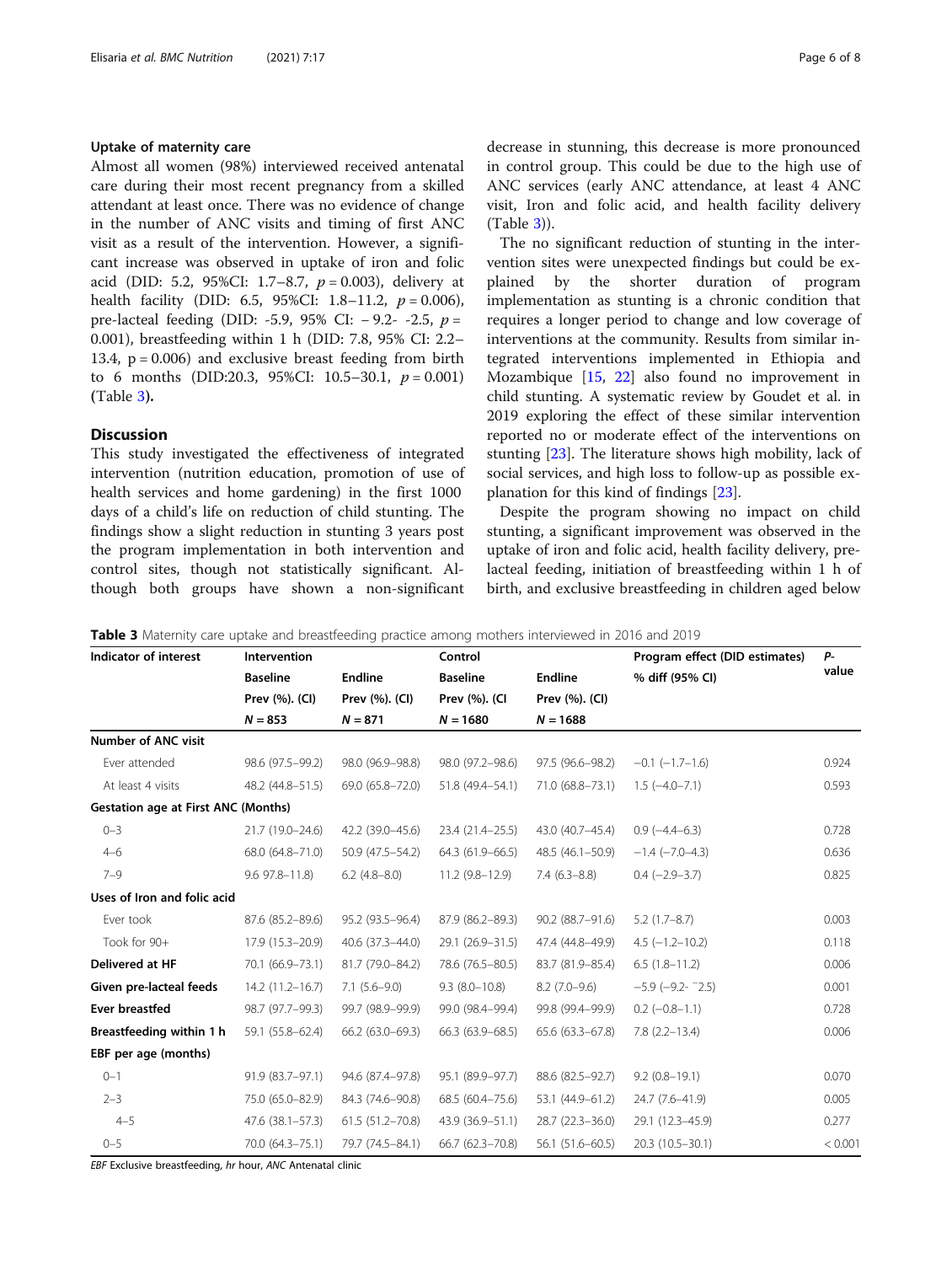<span id="page-6-0"></span>6 months. These results are in the intermediate or distal causal pathways for children's stunting [[24\]](#page-7-0) and may results stunting reduction in the long run.

Further, these behavioural indicators have been defined by WHO as essentials nutrition action and recommended in early child life for optimum health, growth, and neurodevelopment [\[17](#page-7-0)]. Supplementation of iron during pregnancy, initiation of breastfeeding, exclusive breastfeeding, and appropriate complementary feeding practices during 1000 days were found to have a significant effect with child stunting [\[25](#page-7-0)]. In-depth analysis of demographic and health surveys in many sub-Saharan African countries has indicated an improvements in uptake of maternity care reduces the prevalence of stunting [[26\]](#page-7-0). Based on these pieces of evidence from other studies, there is an indication that, the observed changes in behaviour among pregnant women using health services as well as infant and changes in child feeding practises impacted by the program in intervention communities could contribute to the reduction of child stunting in the future.

There were a number of methodological limitations in this study, many of which were outside the control of the project. Information collected from the mothers/ caregivers was based on recall over varying time periods, which may introduce memory bias, particularly for infant feeding practices and other retrospective data relying on mother's memory of the past events. Further, problems with implementation might be a possible explanation of the low coverage of intervention especially due to high staff turnover within CUAMM project management team, early phasing out of project activities due to shortage of funding. It remains unclear about the quality of training and supervision offered to CHW and to the community. So, no effect of the program on stunting reduction should be interpreted with care.

#### Conclusion

Even though the program did not show an evidence of stunting reduction, a significant effect was observed in nutrition behaviours, ameliorating the uptake of iron and folic acid, health facility delivery, pre-lacteal feeding, and breastfeeding practices. These are in the causal pathway in reducing child undernutrition. More intensive intervention that are implemented at longer duration might be needed to see the effect of these interventions.

#### Abbreviations

BMI: Body Mass Index; CI: Confidence interval; DID: Difference in difference; HAZ: Height-for-Age Z-score; TDHS: Tanzania Demographic and Health Survey; WHO: World Health Organization

#### Acknowledgments

We acknowledge the financial support from the Child International Fund Foundation for funding this study "The Next Generation Programme" We also appreciate the support we received from Bariadi, Simiyu, Tabora, Lindi and Coast Region authorities. Finally, we thank the study participants and community health workers, whose cooperation and voluntary participation made this study successful.

#### Authors' information (optional)

Ifakara Health Institute (IHI). Mikocheni, Keko Avenue. Dar es Salaam Branch. Children Investment Fund Foundation (CIFF). ABC Place, 3rd floor Waiyaki Way, Westlands, Nairobi, Kenya. Doctors with Africa CUAMM. Bagamoyo Road, Dar es Salaam.

#### Authors' contributions

E.E and C. F conceptualised, designed the study and reviewed manuscript; J. M supervised data collection, drafted manuscript and respond to comments from co-authors; C. F and T. B managed data, analysed data. G. S reviewed and edited manuscript. All the authors interpreted the results, critically reviewed the manuscript for important intellectual content and read and approved the final version of the manuscript.

#### Funding

The study was funded by Child Investment Fund Foundation (CIFF).

#### Availability of data and materials

The study datasets are available from the corresponding author on request.

#### Declarations

#### Ethics approval and consent to participate

The study protocol was approved by Ifakara Health Institute review board with reference IHI/IRB/No:09–2016 and the National Health Research Ethics Committee at the National Institute of Medical Research, Tanzania (NIMR/ HQ/R.8a/Vol.IX/2208). Written informed consent was obtained from all mothers/caretakers of eligible children selected households.

#### Consent for publication

Not applicable.

#### Competing interests

The authors declare that they have no competing interests.

#### Author details

<sup>1</sup> Ifakara Health Institute, Mikocheni, Keko Avenue. Dar es Salaam Branch, Dar es Salaam, Tanzania. <sup>2</sup>Children's Investment Fund Foundation, ABC Place, 3rd floor Waiyaki Way, Westlands, Nairobi, Kenya. <sup>3</sup>Doctors with Africa CUAMM Bagamoyo Road, Dar es Salaam, Tanzania.

#### Received: 20 November 2020 Accepted: 15 March 2021 Published online: 13 May 2021

#### References

- 1. UNICEF. The State of the World's Children: Children, food and nutrition,. 2019.
- 2. Fanzo J, Hawkes C, Udomkesmalee E, Afshin A, Allemandi L, Assery O, et al. Global Nutrition Report: Shining a light to spur action on nutrition; 2018. p. 2018.
- 3. Victora CG, Adair L, Fall C, Hallal PC, Martorell R, Richter L, et al. Maternal and child undernutrition: consequences for adult health and human capital. Lancet. 2008;371(9609):340–57. [https://doi.org/10.1016/S0140-6736\(07\)61](https://doi.org/10.1016/S0140-6736(07)61692-4) [692-4](https://doi.org/10.1016/S0140-6736(07)61692-4).
- 4. Horton S, Steckel RH. Malnutrition: global economic losses attributable to malnutrition 1900–2000 and projections to 2050. How Much Have Glob Probl Cost Earth? A Scorec from 1900 to. 2013;2050:247–72.
- 5. Black RE, Victora CG, Walker SP, Bhutta ZA, Christian P, De Onis M, et al. Maternal and child undernutrition and overweight in low-income and middle-income countries. Lancet. 2013.